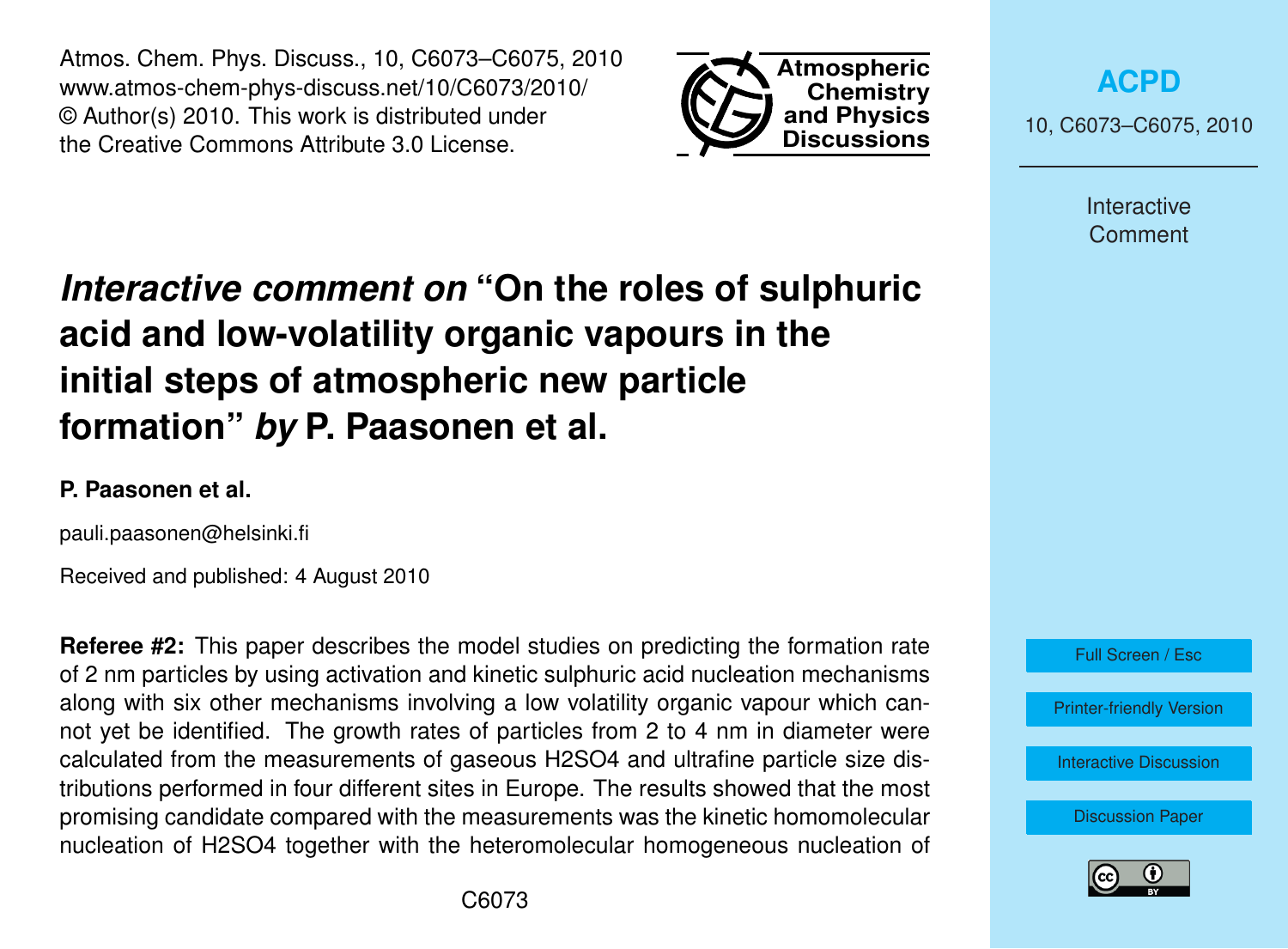H2SO4 and organic vapour.

The study is scientifically sound, and nicely applies the measurements to model calculations,even though explicit values of low volatile organic vapour concentrations are missing. I can recommend publication in ACP. However, I have some points that should be addressed before publication.

My main comment concerns equation (2) where the growh rate of 2 to 4 nm particles due to H2SO4 is calculated. The authors have assumed that the observed concentration of H2SO4 ([H2SO4]det) is totally available for making the 2 nm particles grow to 4 nm sizes. Why the condensation sink of H2SO4 due to pre-exising particles has been eliminated? How much would the results change if the pre-existing particles are taken into account?

**Response:** The collision rate of vapour molecules with a particle is directly proportional to the concentration of the vapour molecules. The pre-existing particles act as a sink for the vapour molecules, here H2SO4, but do not change the relation between the actual vapour concentration and the growth of a specific particle population.

**Referee #2:** Other comments:

2.2.2 What is the time resolution of CIMS? Were all measurements performed at ground level?

**Response:** These details are going to be added to the manuscript.

**Referee #2:** 2.3. lines 15-17: ": : : and the concentrations of H2SO4 and other vapous condensing on sub 4 nm particles" should read : : : on 2-4 nm particles.

**Response:** The requested change is going to be made

**Referee #2:** 2.3.1 lines 9-13: please, clarify these two sentences.

**Response:** We will clarify these sentences.

10, C6073–C6075, 2010

Interactive **Comment** 

Full Screen / Esc

[Printer-friendly Version](http://www.atmos-chem-phys-discuss.net/10/C6073/2010/acpd-10-C6073-2010-print.pdf)

[Interactive Discussion](http://www.atmos-chem-phys-discuss.net/10/11795/2010/acpd-10-11795-2010-discussion.html)

[Discussion Paper](http://www.atmos-chem-phys-discuss.net/10/11795/2010/acpd-10-11795-2010.pdf)